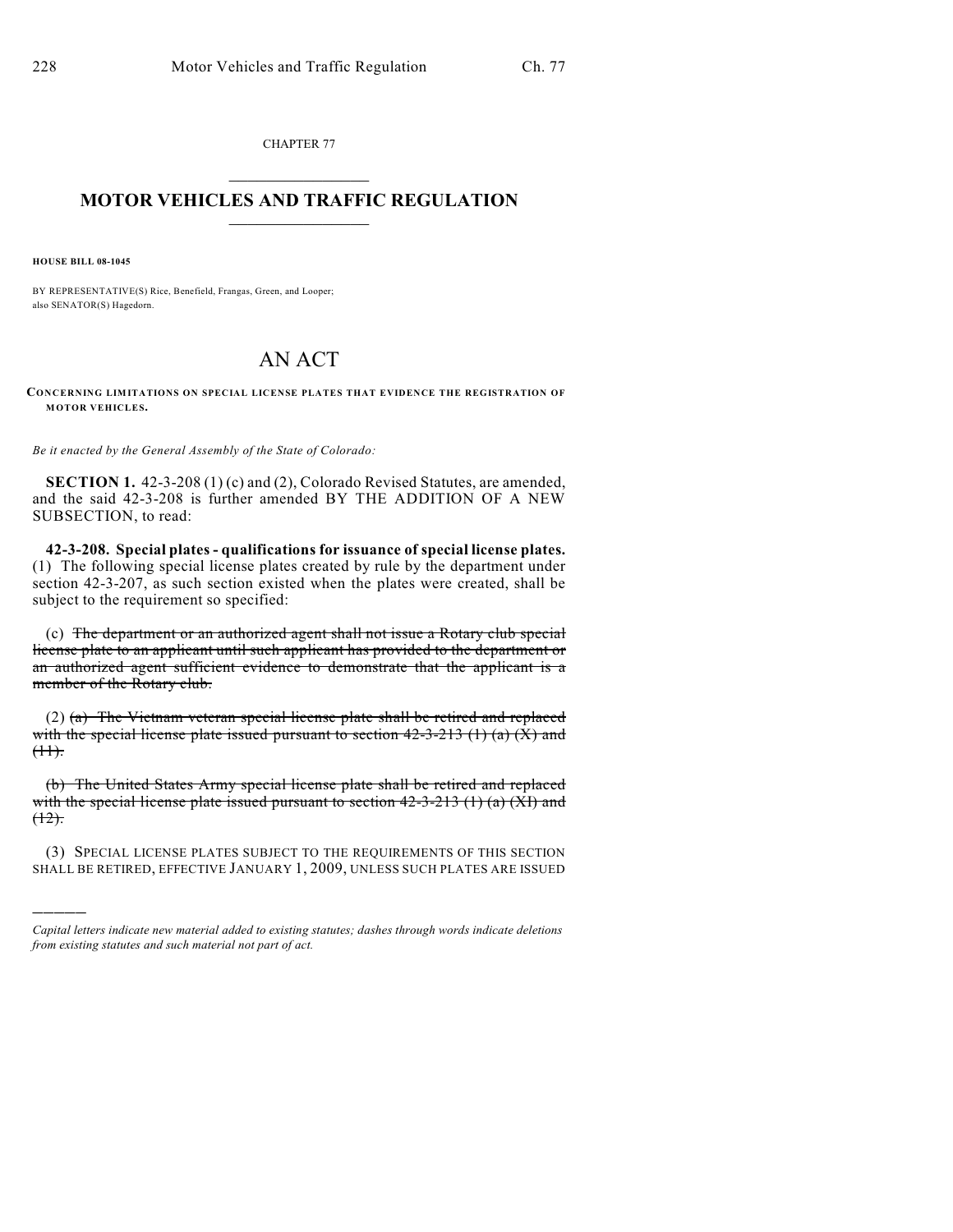TO AT LEAST THREE THOUSAND VEHICLES.

**SECTION 2.** 42-3-217.5, Colorado Revised Statutes, is amended BY THE ADDITION OF A NEW SUBSECTION to read:

**42-3-217.5. Special plates - breast cancer awareness - retirement.** (7) THE SPECIAL LICENSE PLATES AUTHORIZED BY THIS SECTION SHALL BE RETIRED UNLESS SUCH PLATES HAVE BEEN ISSUED FOR AT LEAST THREE THOUSAND VEHICLES BY JANUARY 1, 2009.

**SECTION 3. Repeal.** 42-3-219 (10), Colorado Revised Statutes, is repealed as follows:

**42-3-219. Special registration of collectors' items.** (10) On or after January 1, 2007, an applicant may apply for personalized license plates issued with a specialized registration issued pursuant to this section. If the applicant complies with section 42-3-211, the department may issue such plates upon payment of the additional fee required by section 42-3-211 (6) for personalized license plates. If the applicant has existing personalized license plates for a motor vehicle, the applicant may transfer the combination of letters or numbers to a new set of license plates for the vehicle upon paying the fee imposed by section 42-3-211 (6) (a) and upon turning in such existing plates to the department as required by the department. A person who has obtained personalized collector license plates under this subsection (10) shall pay the annual fee imposed by section  $42-3-211$  (6) (b) to renew such plates. The fees imposed by this subsection (10) shall be in addition to all other taxes and fees imposed for collector license plates.

**SECTION 4.** 42-3-225 (2) (b), Colorado Revised Statutes, is amended to read:

**42-3-225. Special plates - Italian-American heritage - repeal.** (2) (b) This section is repealed, effective  $J_{\text{uly}}$  1, 2008 JULY 1, 2009, if at least three thousand plates are not issued by such date.

**SECTION 5.** 42-12-102, Colorado Revised Statutes, is amended BY THE ADDITION OF A NEW SUBSECTION to read:

**42-12-102. Registration of collectors' items - fees.** (4) AN APPLICANT MAY APPLY FOR PERSONALIZED LICENSE PLATES ISSUED FOR A MOTOR VEHICLE REGISTRATION ISSUED PURSUANT TO THIS SECTION. IF THE APPLICANT COMPLIES WITH SECTION 42-3-211, THE DEPARTMENT OF REVENUE MAY ISSUE SUCH PLATES UPON PAYMENT OF THE ADDITIONAL FEE REQUIRED BY SECTION 42-3-211 (6) FOR PERSONALIZED LICENSE PLATES. IF THE APPLICANT HAS EXISTING PERSONALIZED LICENSE PLATES FOR A MOTOR VEHICLE, THE APPLICANT MAY TRANSFER THE COMBINATION OF LETTERS OR NUMBERS TO A NEW SET OF LICENSE PLATES FOR THE VEHICLE UPON PAYING THE FEE IMPOSED BY SECTION 42-3-211 (6) (a) AND UPON TURNING IN SUCH EXISTING PLATES TO THE DEPARTMENT AS REQUIRED BY THE DEPARTMENT. A PERSON WHO HAS OBTAINED PERSONALIZED PLATES UNDER THIS SUBSECTION (4) SHALL PAY THE ANNUAL FEE IMPOSED BY SECTION 42-3-211 (6) (b) TO RENEW SUCH PLATES. THE FEES IMPOSED BY THIS SUBSECTION (4) SHALL BE IN ADDITION TO ALL OTHER TAXES AND FEES IMPOSED FOR COLLECTOR LICENSE PLATES.